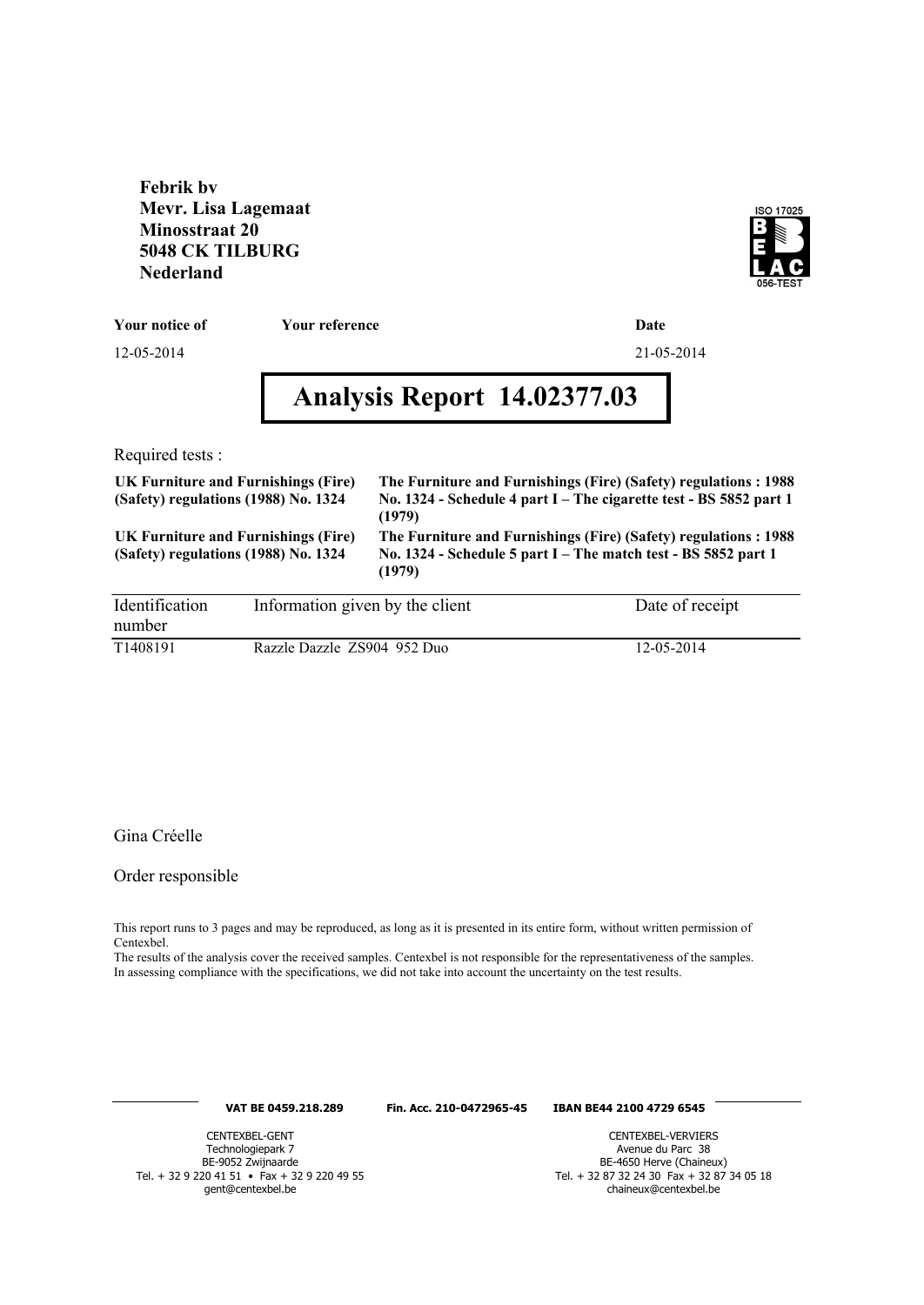### **Reference: T1408191 - Razzle Dazzle ZS904 952 Duo**

## *The Furniture and Furnishings (Fire) (Safety) regulations : 1988 No. 1324 - Schedule 4 part I – The cigarette test - BS 5852 part 1 (1979)*

| Date of ending the test     | 21-05-2014                                                                    |
|-----------------------------|-------------------------------------------------------------------------------|
| Standard used               | UK Furniture and Furnishings (Fire) (Safety) regulations<br>$(1988)$ No. 1324 |
| Deviation from the standard | -                                                                             |

Conditioning 23°C, relative humidity 50%

The following test results relate only to the ignitability of the combination of materials under the particular conditions of test ; they are not intended as a means of assessing the full potential fire hazard of the materials in use.

| Water soaking of the cover | No.                                                                             |
|----------------------------|---------------------------------------------------------------------------------|
| Filling                    | T 23140 (Recticel) $*$ - non-fire retardant foam - $\pm 22$<br>$k\frac{g}{m^3}$ |

\* The filling complies with the requirements as indicated in schedule 5 part 1 of the UK Furniture and Furnishings (Fire) (Safety) Regulations 1988

|                                        |              | $\mathcal{D}_{\mathcal{L}}$ |
|----------------------------------------|--------------|-----------------------------|
| <b>Smouldering criteria</b>            |              |                             |
| Unsafe escalating combustion           | no           | no                          |
| Test assembly consumed                 | no           | no                          |
| Smoulders to extremities               | no           | no                          |
| Smoulders through thickness            | no           | no                          |
| Smoulders more than 1 hour             | no           | no                          |
| Final examination / active smouldering | no           | no                          |
| <b>Flaming criteria</b>                |              |                             |
| Occurence of flames                    | no           | no                          |
|                                        |              |                             |
|                                        | non-ignition | non-ignition                |

**Conclusion Non-ignition**

Performed under accreditation in the fire lab under the responsibility of Filip Ghekiere